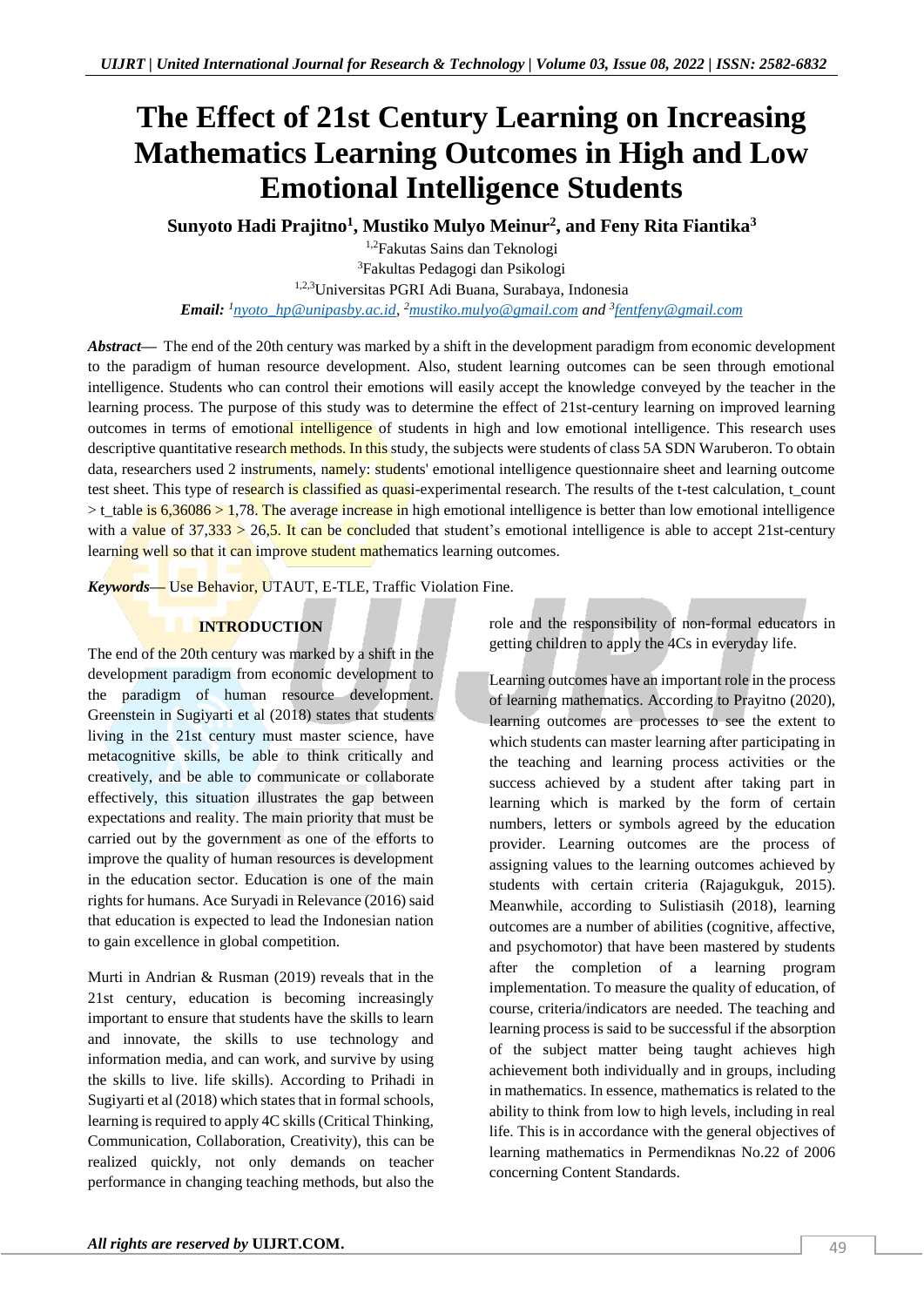Talking about mathematics achievement, Indonesia's position is still below the international level, as reported by Trends International Mathematical and Science Study (TIMSS). The results of the 2007 TIMSS study, Indonesia is ranked 36 out of 49 participating countries with an average score of 397, the results of the 2011 TIMSS study, Indonesia is ranked 38 out of 42 participating countries with an average score of 386, while the international average score is 500. And TIMSS 2015 results, Indonesia is ranked 44th out of 49 countries (Hadi & Novaliyosi, 2019). Based on the data from TIMSS, the application of 21st century learning in Indonesia is needed to improve scores according to TIMSS

The ability to be able to understand one's own feelings, the ability to motivate oneself, the ability to manage emotions in relation to other people, empathy and build good relationships with others is emotional intelligence developed in this study. According to Goleman in Astuti & Suparno  $(2017)$ , emotional intelligence is the ability to recognize one's own emotions and the emotions of others, the ability to motivate oneself, and the ability to manage emotions well in oneself and in relation to others. According to Prayitno (2020), emotional intelligence is the potential that a person has to adapt to his environment. Students' emotions towards learning mathematics have a big effect on learning achievement in mathematics, because students who can control their emotions will easily accept the knowledge conveyed by the teacher in the learning process. However, in reality at school, there are many students who are still not good at recognizing, understanding, and processing a mathematical problem which is reflected in not being able to answer story questions because of the inability to identify the problems in the math problem.

In the learning process, it is very necessary to understand and pay attention and try to invite students to be involved in the material being taught so that students can be more focused and active. One of the learning models that can be used is the 21st century learning model. In this model students will be involved and more active, communicative, work together in solving problems and encourage each other to achieve better learning outcomes.

## **METHOD**

The research method used is descriptive quantitative research method. This descriptive quantitative study aims to describe the influence of 21st century learning on improving mathematics learning outcomes for students with high and low emotional intelligence. This type of research is classified as a quasi-experimental

research. The place of implementation of this research is an elementary school in Waruberon Village, Balongbendo District, Sidoarjo Regency. This study used a pretest-posttest control group design. The research design can be presented in tabular form as follows:

| <b>Table 1:</b> Research design |                 |  |  |  |
|---------------------------------|-----------------|--|--|--|
| <b>Emotional Intelligence</b>   | 21st Century    |  |  |  |
|                                 | Learning $(A1)$ |  |  |  |
| <b>High Emotional</b>           | A1X1            |  |  |  |
| Intelligence $(X1)$             |                 |  |  |  |
| <b>Low Emotional</b>            | A1X2            |  |  |  |
| Intelligence $(X2)$             |                 |  |  |  |

|  |  |  |  | Table 1: Research design |  |
|--|--|--|--|--------------------------|--|
|--|--|--|--|--------------------------|--|

The population in the research that the author did were all 5th grade students of SDN Waruberon which consisted of two classes, namely grades 5A and 5B. The sample in this study was taken from class 5A in the odd semester at SDN Waruberon. Class sampling was done by using purposive sampling method. This method uses the criteria that have been selected by the researcher in selecting the sample. The criteria for selecting the sample are the inclusion criteria. Inclusion criteria are general characteristics of research subjects from a target and affordable population to be studied (Setiadi in Hidayat & Hayati, 2019).

The research instrument used is in the form of emotional intelligence test sheets and learning outcomes tests. Before conducting the research, the researcher first conducted a validity test and a reliability test. The results of the validity and reliability of emotional intelligence tests have been tested by researchers. While the validity and reliability tests of learning outcomes were carried out at Seketi Balongbendo Elementary School, Sidoarjo. The results of the validity test of the learning outcomes test were obtained with  $a = 5\%$ , the rtable value with a total of 24 respondents was 0.4044 while the rcount value for item 1 was 0.8941, for item 2 was 0.7717, and for item 3 was 0.7741, for item 4 is 0.9440. Of the four items that have rcount > rtable, the learning outcomes test consisting of 4 items is declared valid and can be used in this study. Based on the results of the reliability test on the learning outcomes test with a significance level of 5%, the rtable value was obtained with the number of students tested as many as 24 5th grade students of SD Seketi was 0.4044 while the rac value was 0.8525. This means that the value of rac  $>$  rtable, thus the reliability test of the learning outcome test is declared reliable. The data collection technique used to obtain data in this study used tests which were divided into 2, namely emotional intelligence tests and learning outcomes tests.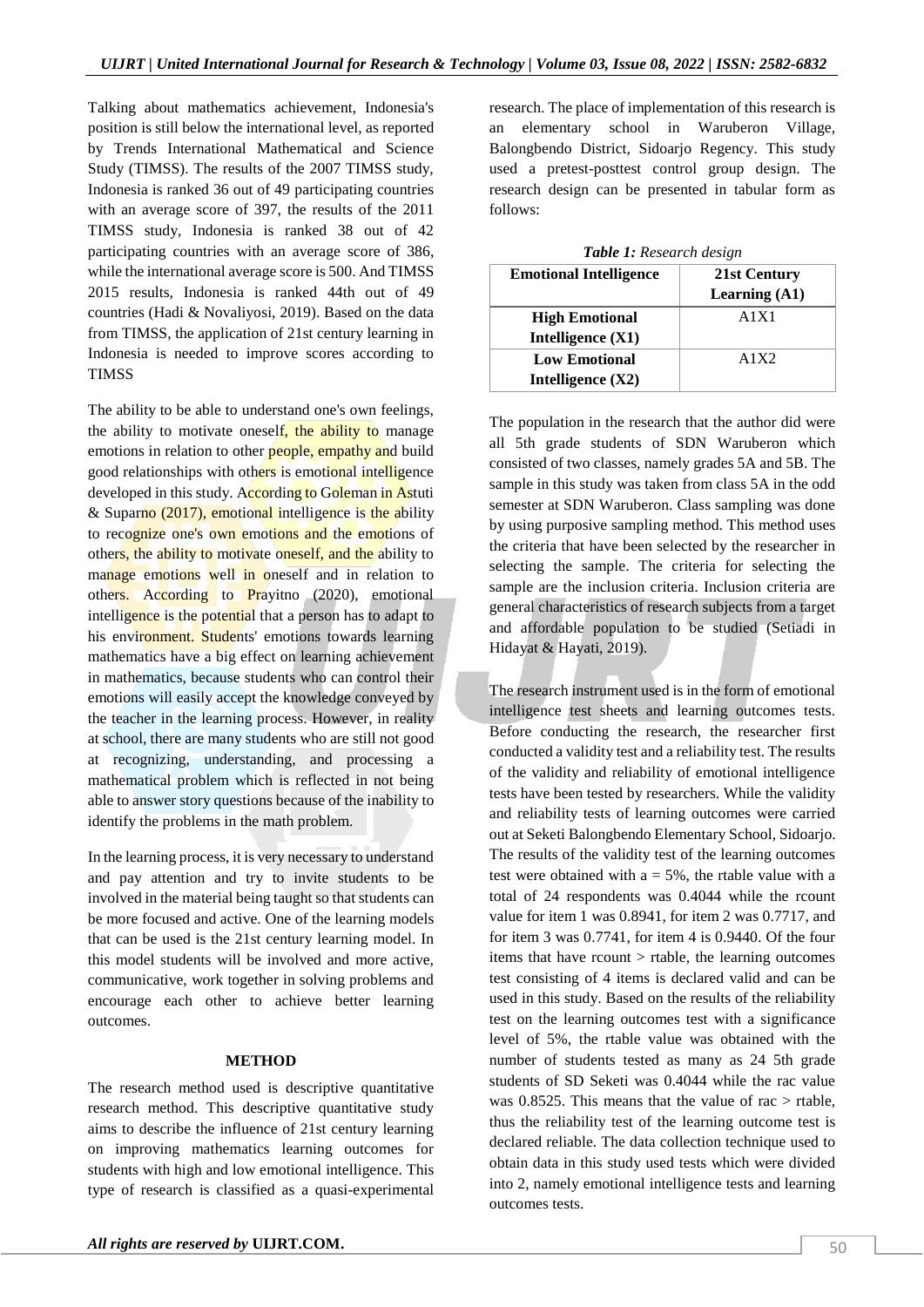After the data is collected using the data collection techniques above, the researcher will analyze it descriptively. The process of analysis activities is carried out by means of data analysis. Data analysis is the most decisive step in research because data analysis serves to conclude research results. The data from the students' emotional intelligence was taken after the 5A grade students of SDN Waruberon had carried out the learning process using the 21st century learning model for two meetings. To analyze the students' emotional intelligence data, the researcher used a guideline for assessing students' emotional intelligence tests. Meanwhile, to analyze the learning outcomes data, the data normality test was carried out using the Lilliefors test to increase student learning outcomes. Then proceed to test the homogeneity with the F test and test the hypothesis by using the t test. The hypothesis of this research is that there is an effect of 21st century learning on improving mathematics learning outcomes in high and low emotional intelligence students.

### **RESULTS AND DISCUSSION**

The data collected in the first meeting was in the form of an emotional intelligence test and a pre-test of students' mathematics learning outcomes in the experimental class. The results of the emotional intelligence test obtained the following data:

*Table 2: Student Emotional Intelligence Test Results*

| <b>Experiment Class</b> |    |                 |    |
|-------------------------|----|-----------------|----|
| code                    |    | code            |    |
| <b>DAIP</b>             | 72 | AI              | 35 |
| MM                      | 70 | ZV              | 34 |
| <b>SA</b>               | 69 | DM              | 33 |
| <b>ADP</b>              | 64 | $\overline{AB}$ | 32 |
| <b>APWY</b>             | 60 | <b>IRS</b>      | 30 |
| AN                      | 58 | DK              | 29 |
|                         |    | ZU              | 26 |
|                         |    | <b>SM</b>       | 24 |

The results of the emotional intelligence test were obtained as many as 6 students were in high emotional intelligence with the highest score of 72 and the lowest 58. Then there were 8 students on low emotional intelligence with the highest score of 35 and the lowest 24. After getting data on the results of the emotional intelligence test, then a second meeting was held. namely post-test student learning outcomes. The overall student learning outcomes test obtained the following data:

| $\cdot$ $\cdot$ $\cdot$<br><b>High Emotional Intelligence</b> |      |                               |                                                                                                                                                                                                                                                                                                                                                                                                                                                                                             | <b>Low Emotional Intelligence</b> |       |             |      |
|---------------------------------------------------------------|------|-------------------------------|---------------------------------------------------------------------------------------------------------------------------------------------------------------------------------------------------------------------------------------------------------------------------------------------------------------------------------------------------------------------------------------------------------------------------------------------------------------------------------------------|-----------------------------------|-------|-------------|------|
| <b>Student</b><br>Pre-<br>Post-                               |      | <b>Student</b><br>Enhancement |                                                                                                                                                                                                                                                                                                                                                                                                                                                                                             | Pre-                              | Post- | Enhancement |      |
| Code                                                          | test | test                          |                                                                                                                                                                                                                                                                                                                                                                                                                                                                                             | Code                              | test  | test        |      |
| <b>DAIP</b>                                                   | 58   | 100                           | 42                                                                                                                                                                                                                                                                                                                                                                                                                                                                                          | AI                                | 50    | 74          | 24   |
| <b>MM</b>                                                     | 54   | 96                            | 42                                                                                                                                                                                                                                                                                                                                                                                                                                                                                          | ZV                                | 45    | 72          | 27   |
| <b>SA</b>                                                     | 58   | 94                            | 36                                                                                                                                                                                                                                                                                                                                                                                                                                                                                          | <b>DM</b>                         | 46    | 71          | 25   |
| <b>ADP</b>                                                    | 60   | 92                            | 32                                                                                                                                                                                                                                                                                                                                                                                                                                                                                          | $\mathbf{A}\mathbf{B}$            | 42    | 70          | 28   |
| <b>APWY</b>                                                   | 54   | 90                            | 36                                                                                                                                                                                                                                                                                                                                                                                                                                                                                          | <b>IRS</b>                        | 38    | 69          | 31   |
| AN                                                            | 50   | 86                            | 36<br>$\begin{array}{ccccccccc} \multicolumn{3}{c}{} & \multicolumn{3}{c}{} & \multicolumn{3}{c}{} & \multicolumn{3}{c}{} & \multicolumn{3}{c}{} & \multicolumn{3}{c}{} & \multicolumn{3}{c}{} & \multicolumn{3}{c}{} & \multicolumn{3}{c}{} & \multicolumn{3}{c}{} & \multicolumn{3}{c}{} & \multicolumn{3}{c}{} & \multicolumn{3}{c}{} & \multicolumn{3}{c}{} & \multicolumn{3}{c}{} & \multicolumn{3}{c}{} & \multicolumn{3}{c}{} & \multicolumn{3}{c}{} & \multicolumn{3}{c}{} & \mult$ | DK                                | 40    | 68          | 28   |
|                                                               |      |                               |                                                                                                                                                                                                                                                                                                                                                                                                                                                                                             | ZU                                | 44    | 68          | 24   |
|                                                               |      |                               |                                                                                                                                                                                                                                                                                                                                                                                                                                                                                             | <b>SM</b>                         | 41    | 66          | 25   |
|                                                               |      |                               | 37,333                                                                                                                                                                                                                                                                                                                                                                                                                                                                                      |                                   |       |             | 26,5 |

*Table 3: Mathematics Learning Outcomes of Experimental Class Students*

Based on the data above, the researchers then analyzed the data on improving students' mathematics learning outcomes by using the normality test, homogeneity test, and t test. Researchers conducted a normality test to find out the class was normally distributed. After calculating using the Lilliefors test, the group of students with high emotional intelligence obtained the value of L\_count L\_table, namely 0.2997 0.319, so it can be concluded that the data is normally distributed. While the normality test in the group of students with low emotional intelligence obtained the value of L\_count L\_table, namely 0.2291 0.285, so it can be concluded that the data is normally distributed.

Next, the researcher calculated the homogeneity test to determine whether the class was homogeneous or not. The value of F\_count F\_table is  $0.2577783$  3.97, so it can be concluded that the data is homogeneous or there is no difference in variance between groups of high emotional intelligence students and groups of low emotional intelligence students in the experimental class. After obtaining normal and homogeneous data, the researcher conducted a t-test to find out the truth of the formulated hypothesis.

The results of the t-test calculation obtained the value of t count = 6.36086 with dk = 12. At the significant level